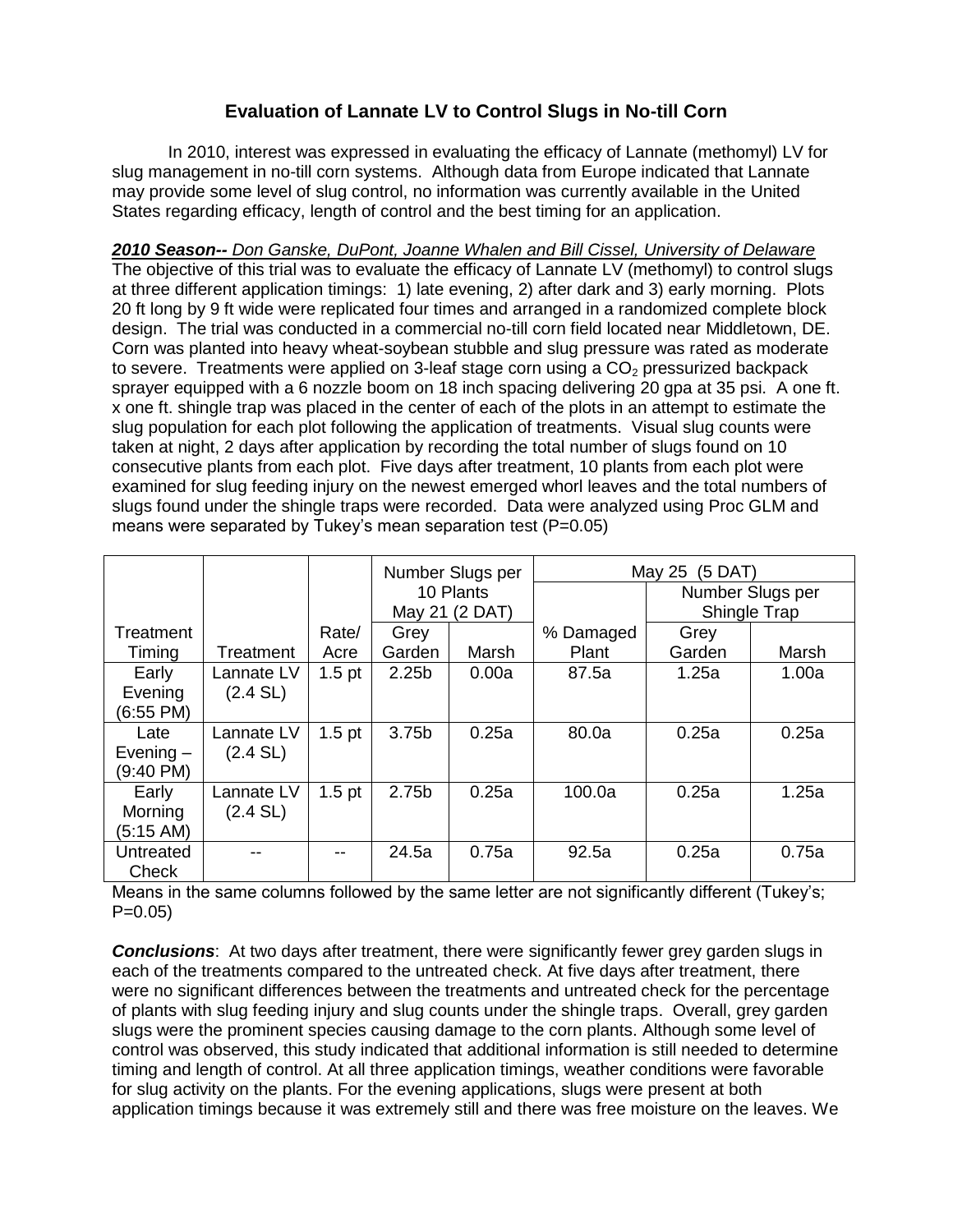have observed that slugs are not out on plants at night even under slightly breezy conditions. For the morning application, weather conditions were foggy /dewy resulting in early morning slug presence on plants. This year's results lend support to the conclusion that Lannate acts as a contact material only and residual control is limited. It appears that slugs need to be present on the plants at the time of application to provide any level of suppression. However, more data is still needed.

## **2012 Season – Joanne Whalen and Bill Cissel University of Delaware**

## *Replicated Study*

Due to drier spring weather, conditions favoring slug damage were lower in 2011. However, the unusually warm winter and spring conditions in 2012 were extremely conducive to slug problems. Since limited information was available on the proper application timing of Lannate as well as length of control for slug management in no-till corn systems, a second study was conducted in 2012. Plots were established in a field located near Wyoming, DE with heavy wheat-soybean stubble and history of severe slug problems. The field was treated with Deadline MP-s on April 28. An untreated strip was left in the most severely damaged section of the field and plots were placed in this strip. Plots 10ft wide (4 rows) by 17.5ft long were arranged in a randomized complete block design with four replications. Treatments were applied on 2-3 leaf stage corn with a  $CO<sub>2</sub>$  pressurized backpack sprayer equipped with a 6 nozzle boom delivering 16.9 gpa at 40 psi. Treatments consisted of (1) Lannate LV at 1.5 pt/acre applied at dusk (7:40 PM) on May 3, (2) Lannate LV at 1.5pt/acre applied at dawn (5:40 AM) on May 4 and (3) an untreated check.. Slug populations were monitored at night by visually inspecting all the plants in the center two rows of each plot and recording the number of slugs. The predominant species was the grey garden slug. Pre-treatment damage assessments were done on the entire plant. Post treatment damage assessments were performed by counting the number of plants with newly damaged whorl leaves in the center two rows. A plant was rated as damaged only if the newest emerged leaves had active feeding signs. Data were analyzed using Proc GLM and means were separated by Tukey's mean separation test (P=0.05).

|                 |                   |                   | <b>Percent Damaged Plants</b> |         |          | Mean Number<br>Slugs/35 ft. of row |           |
|-----------------|-------------------|-------------------|-------------------------------|---------|----------|------------------------------------|-----------|
|                 |                   |                   |                               |         |          |                                    |           |
|                 |                   | Application       | May 2                         | May 7   | May 10   | May 2                              | May 6     |
| Treatment       | Rate/A            | Timing            | Pre-trt                       | 4 DAT   | 7 DAT    | Pre-trt                            | 3 DAT     |
| Lannate LV      | 1.5 <sub>pt</sub> | <b>Dusk</b>       | 79.33a                        | 49.27ab | 40.19a   | 5.25a                              | 11.5a     |
| (2.4SL)         |                   | (7:40 PM)         |                               |         |          |                                    |           |
| Lannate LV      | 1.5 <sub>pt</sub> | Dawn              | 87.82a                        | 42.8b   | 45.94a   | 4.0a                               | 9.75a     |
| (2.4SL)         |                   | (5:40 AM)         |                               |         |          |                                    |           |
| Untreated       |                   |                   | 87.77a                        | 65.8a   | 53.92a   | 7.5a                               | 15.0a     |
| Check           |                   |                   |                               |         |          |                                    |           |
| <b>Deadline</b> | $10$ lbs          | <b>Main Field</b> | 50.0                          | 9.2     | 9.0      | $---$                              | $1/50$ pl |
| $MP-S$          | (Apr.28)          | by Grower         | (April 27)                    | (May 3) | (May 17) |                                    | (May 6)   |

Means in the same columns followed by the same letter are not significantly different (Tukey's;  $P=0.05$ ).

**Conclusions**: At four days after treatment, the percent damaged plants were significantly greater in the untreated check compared to the Lannate LV application applied at dawn. Weather conditions were extremely foggy and dewy when the application was made at dawn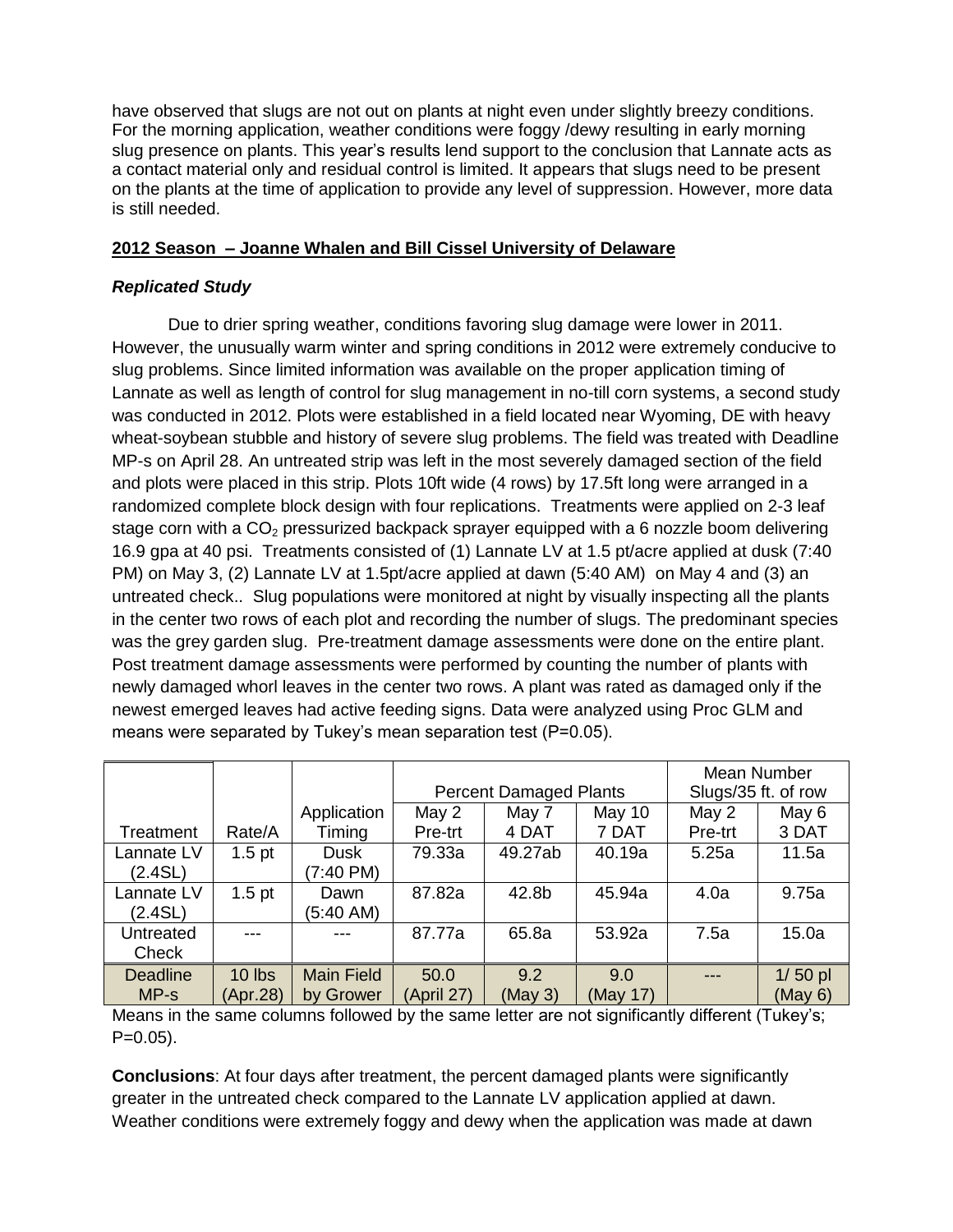and slugs were active on the plants. It was slightly breezy at the time of the early evening treatment and slugs were not active on the plants. The Lannate LV treatment applied at dusk was not significantly different from the untreated check for percent damaged plants. There were no significant differences between either treatment timing at seven days after treatment for the percent damaged plants and at three days after treatment for the number of slugs per 35ft row. Lannate LV appears to have provided some level of control when applied at dawn but not at dusk. This is due to the fact that slugs were active on the plants at dawn but not at dusk lending support to the fact that Lannate is providing contact control. It did not provide extended control as evidenced by the lack of difference in plant damage at seven days after treatment. Overall, slug pressure remained moderate to high regardless of the treatment timing and the percent damaged plants and severity of damage remained at levels that were capable of causing economic losses. Although not part of the replicated study, the Deadline MP-s applied by the producer to the main part of the field provided very good control as evidenced by the reduction in the number of plants damaged at 19 days after treatment and the low number of slugs present on 50 plants at 8 DAT.

## *2012 Lannate Grower Demonstration – Commercial Field*

We also evaluated the effectiveness of a Lannate LV application in a second commercial field with heavy wheat-soybean stubble and history of severe slug problems near Dover, DE. In this field Lannate LV and Deadline were compared. Pre-treatment damage assessments were done on the entire plant. Post treatment damage assessments were performed by counting the number of plants with newly damaged leaves. Two hundred plants were sampled for plant damage in each treatment area (10 consecutive plants in 20 locations). Treatments were applied on May 5 with the Lannate treatment being applied at 5 AM when slugs were active and the Deadline MP-s in the middle of the day. Corn was in the one-leaf stage. The grower did not feel that the Lannate was providing control so decided to treat the Lannate demonstration area with Deadline MP-s as well.

| Treatment     | Rate/A   | Timing    | <b>Percent Damaged Plants</b> |                  |  |
|---------------|----------|-----------|-------------------------------|------------------|--|
|               |          |           | Pretreatment - May 4          | Post Treatment - |  |
|               |          |           |                               | May 7            |  |
| Lannate LV    | $1.5$ pt | $5 AM -$  | 71.3                          | 82.0             |  |
|               |          | May 5     |                               |                  |  |
| Deadline MP-s | 10 lbs   | Middle of | 67.0                          | 20.0             |  |
|               |          | the Day - |                               |                  |  |
|               |          | May 5     |                               |                  |  |

**Comments***:* Although replicated plots indicate that Lannate provides some level of control, Lannate applications in this commercial field in Delaware as well as commercial fields in Maryland and Virginia in 2012 resulted in poor control. In many cases, fields were re-treated with Deadline MP-s with good results.